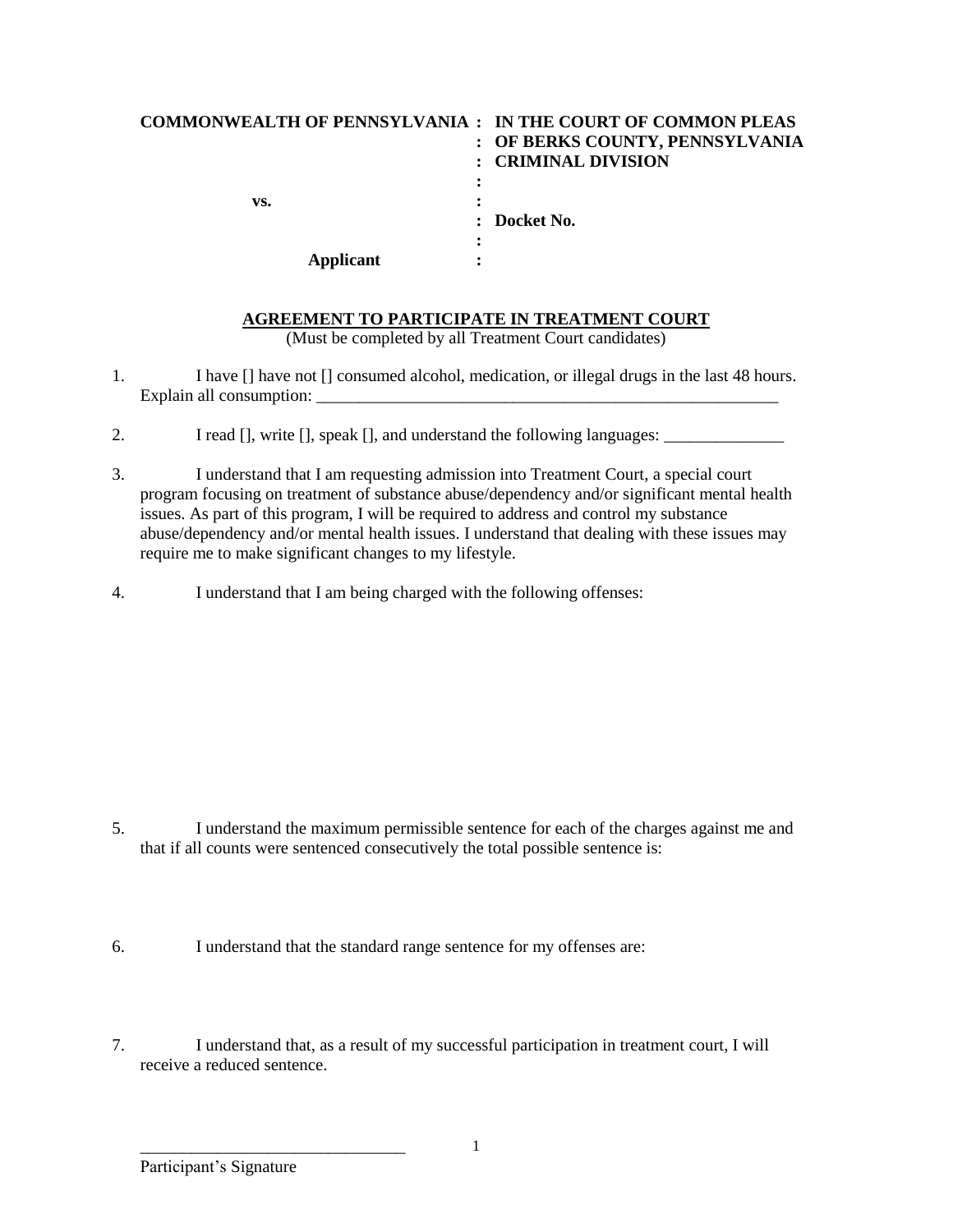- 8. I agree to sign any Consent for Disclosure of Confidential Information forms to permit all medical/ Mental Health providers to communicate with the Treatment Court Team.
- 9. I agree to inform all treating physicians, including but not limited to general practice doctors, nurse practitioners, dentists, mental health, and any other medical professionals able to provide prescriptions and/or anesthesia, that I am a recovering addict, who is participating in Berks County Treatment Courts, and that I may not take narcotic or addictive medications. I will have the physician complete the Medical Treatment Form and I will submit that completed form to the Treatment Court Team as directed. If a treatment physician wishes to treat me with narcotic or addictive medications, I agree to immediately disclose this information to the Treatment Court Team and must obtain specific permission before consuming the medication. *This Paragraph does not apply to emergency or urgent care.*
- 10. In the event of an emergency or urgent care, I will disclose said treatment care and medication prescribed to the Treatment Court Team upon discharge.
- 11. I understand that I will be monitored in the Treatment Court Program by a Berks County Judge and that I will be required to abide by all court orders, rules, and restrictions placed on me by the Court.
- 12. I understand that I will be required to report in person to Treatment Court as directed by the Court and that this reporting may be as frequent as once per week.
- 13. I understand that I will be required to participate in regular urinalysis and breathalyzer tests and that urinalysis and breathalyzer results obtained through the Treatment Court Program will be used only to assist the Court and treatment Court Team in evaluating my progress. Results may be used by the Treatment Court to determine whether I am progressing satisfactorily, whether my treatment plan needs modification, whether to impose sanctions within the Treatment Court Program, and whether I should be removed or graduated from Treatment Court. I understand that under no circumstances will such urinalysis or breathalyzer tests be used as evidence in the charges currently pending against me, as evidence of a new crime, or in another manner not consistent with the goals of the Treatment Court.
- 14. I agree not to use products that may affect drug test results, unless prescribed by a physician.
- 15. I agree not to eat foods containing poppy seeds; nor will I use or ingest any product containing alcohol.
- 16. I understand that the length of the Treatment Court Program will not exceed two years from the time of sentencing and/or the resolution of my probation/parole violation.
- 17. I understand that the conditions of the Treatment Court Program may include the imposition of an obligation to pay the costs of substance abuse/dependency and/or mental health treatment programs if I am financially able to do so.
- 18. I understand that the Treatment Court Committee will meet before each of my court appearances to discuss my Treatment Court progress. The Committee will make recommendations to the Court.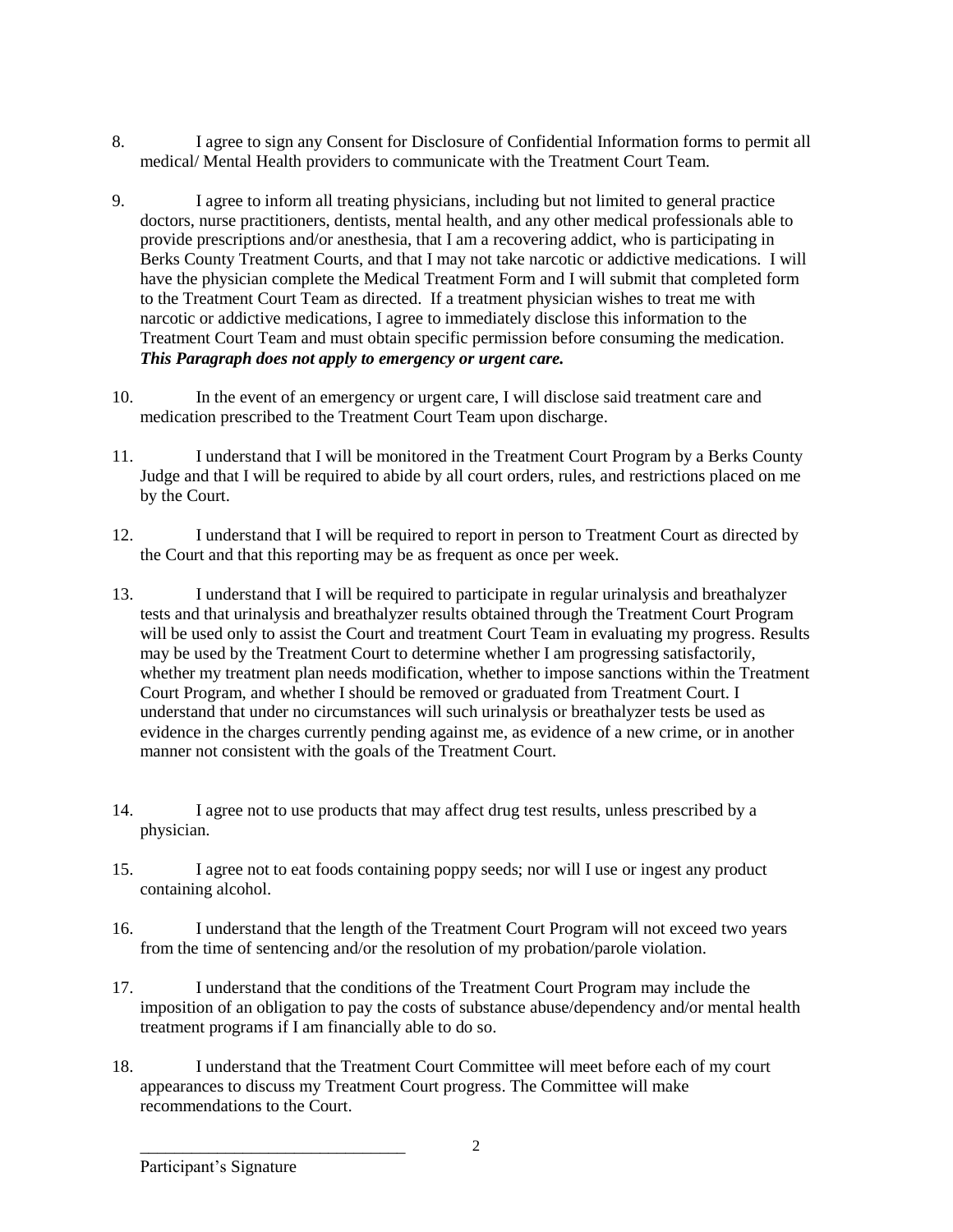- 19. I understand that any statements made by me while participating in this program shall not be used against me in any subsequent related adversarial proceeding. This includes statements made to Treatment Court staff during the pre-screening phase, statements made in open court during Berks County Treatment Court proceedings, and/or statements made to any treatment provider during the treatment phase of the program. Spontaneous statements made by me in open court which refer to unrelated criminal activity and which are not related to participation in the Treatment Court Program, however, may be admissible in other proceedings. The admissibility of statements will be determined in an evidentiary hearing.
- 20. I understand that in addition to any other sentencing conditions, I must successfully complete any court-prescribed treatment program. Failure to successfully complete courtprescribed treatment programs may lead to sanctions or removal from the program.
- 21. I understand that as a condition of participation in the Treatment Court Program, I may be required to complete community service work under the direction of the Adult Probation/Parole Department and that I may be required to complete a substantial portion of that work prior to my pleading guilty and being sentenced on any new charges that might be filed against me.
- 22. I understand that I must comply with the program rules and conditions in order to progress through the Treatment Court phases, receive rewards, and eventually graduate.
- 23. I understand that non-compliance with the program rules and conditions may lead to sanctions or removal from the program. Court-imposed sanctions may include increased reporting, demotion to earlier program phases, community service, incarceration, or other appropriate penalty to be determined by the Court. I understand that I have a right to have my attorney present any time I may be sanctioned.
- 24. I understand that failure to complete all of the required Treatment Court forms accurately may result in my removal from the Treatment Court Program.
- 25. I understand that I have a continuing obligation to report any contacts with the criminal justice system that occur after my entry into the Treatment Court Program and that failure to do so may result in my removal from the Treatment Court Program.
- 26. I understand that should I be removed from the Treatment Court Program prior to sentencing on any new charges that might be filed against me; my case will be returned to the originating judge to be set for trial or other disposition.
- 27. I understand that should I be removed from the Treatment Court Program, after having been sentenced, regardless of whether I was sentenced prior or subsequent to my entry into the Treatment Court Program, the removal may be treated as an alleged violation of my Probation, Intermediate Punishment, or Parole sentence.
- 28. I understand that, before I can be removed from Treatment Court, I have a right to a hearing to determine whether or not I should be removed. At this hearing, I have the right to my attorney being present and present evidence/argument on my behalf. I also have the right to ask that a different Judge conduct the hearing.
- 29. I understand that I have the right to consult with an attorney in respect to any questions I have concerning my rights and the Treatment Court Program. I understand that if I am unable to